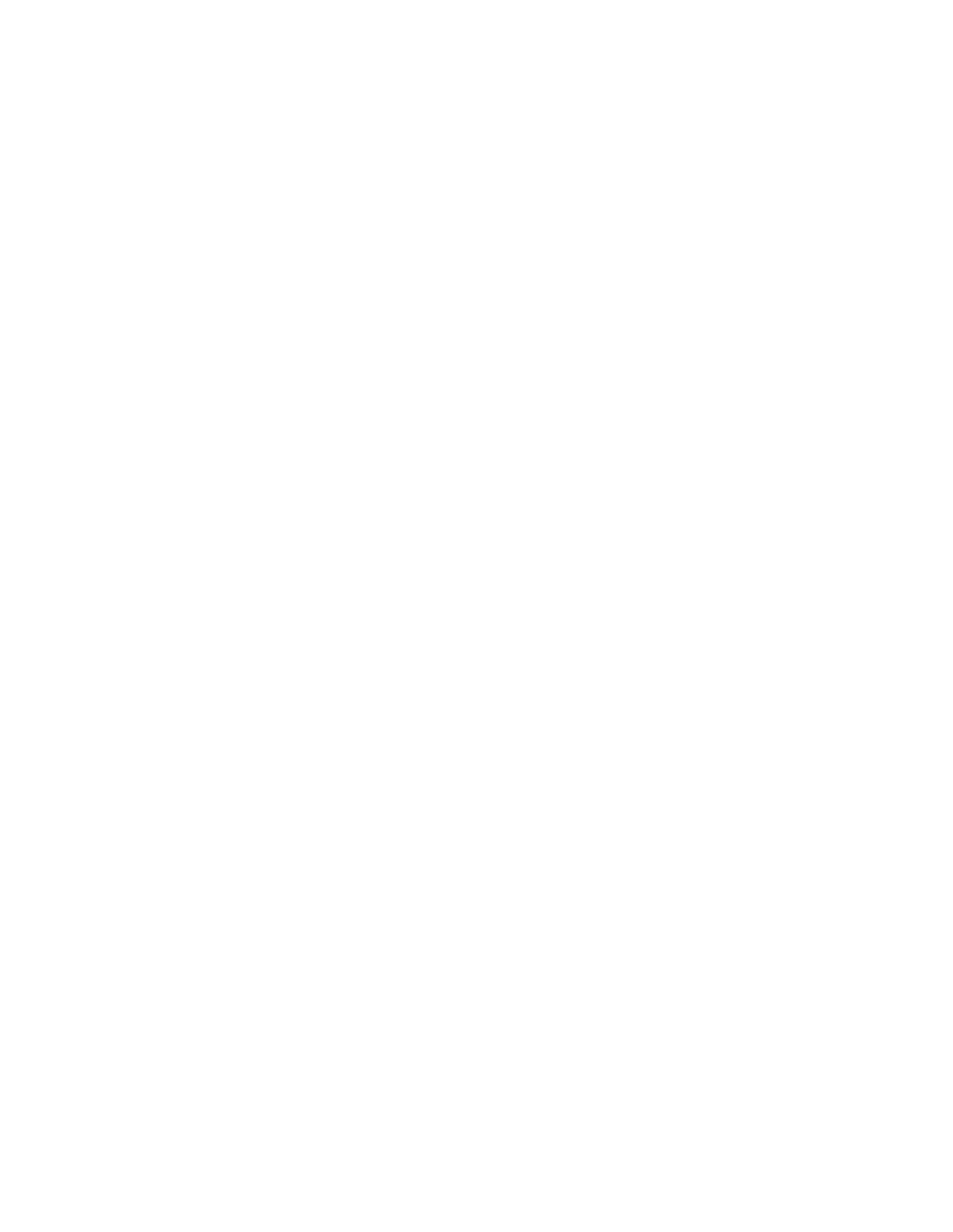# TABLE OF CONTENTS

| 1.0 |      |  |  |  |
|-----|------|--|--|--|
|     | 1.1  |  |  |  |
|     | 1.2  |  |  |  |
|     | 1.3  |  |  |  |
| 2.0 |      |  |  |  |
|     | 2.1  |  |  |  |
|     | 2.2  |  |  |  |
|     | 2.3  |  |  |  |
|     | 2.4  |  |  |  |
|     | 2.5  |  |  |  |
| 3.0 |      |  |  |  |
|     | 3.1  |  |  |  |
|     | 3.2  |  |  |  |
|     | 3.3  |  |  |  |
|     | 3.4  |  |  |  |
| 4.0 |      |  |  |  |
|     | 4.1  |  |  |  |
|     | 4.2  |  |  |  |
|     | 4.3  |  |  |  |
|     | 4.4  |  |  |  |
|     | 4.5  |  |  |  |
|     | 4.6  |  |  |  |
|     | 4.7  |  |  |  |
|     | 4.8  |  |  |  |
|     | 4.9  |  |  |  |
|     | 4.10 |  |  |  |
|     | 4.11 |  |  |  |
|     | 4.12 |  |  |  |
|     | 4.13 |  |  |  |
|     | 4.14 |  |  |  |
|     | 4.15 |  |  |  |
|     | 4.16 |  |  |  |
|     | 4.17 |  |  |  |
|     | 4.18 |  |  |  |
| 5.0 |      |  |  |  |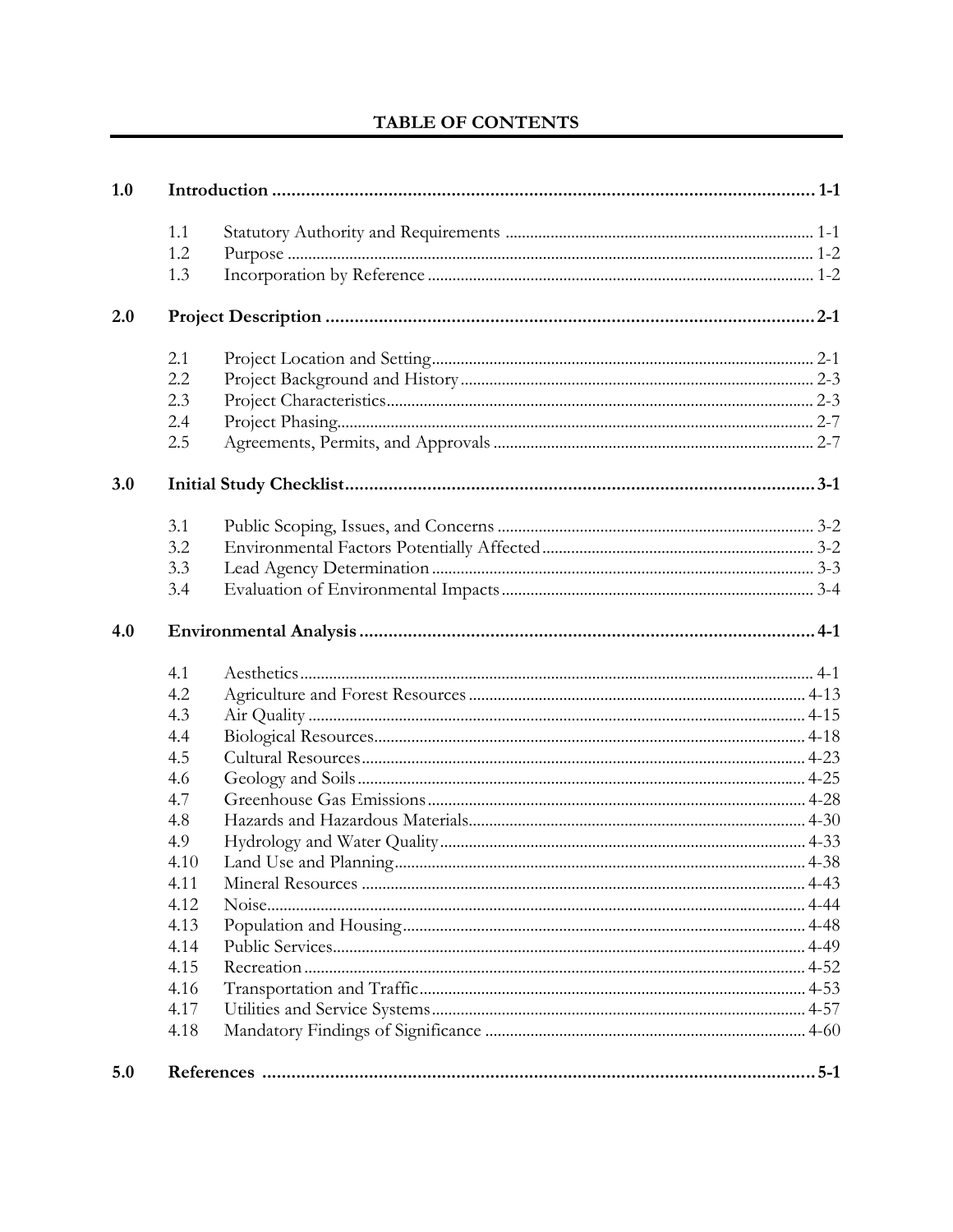| 6.0 |  |
|-----|--|
|     |  |

# **APPENDICES**

- A Biological Resources Reports
- B Cultural Resources Report
- C Recommendations for Structural Section and Paving
- D Traffic Impact Analysis
- E Water System Supply and Capacity Evaluation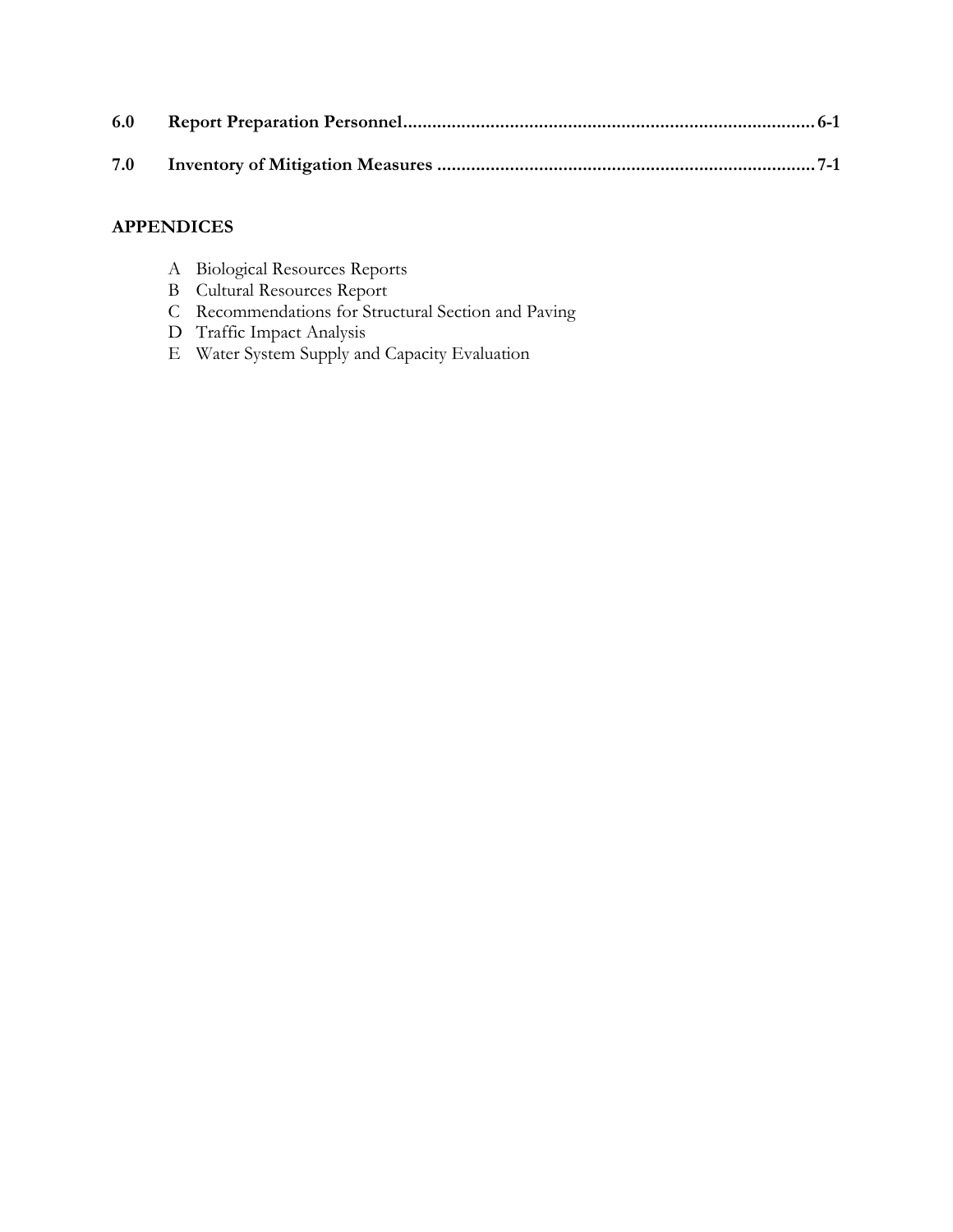# **LIST OF TABLES**

#### LIST OF EXHIBITS

| $2 - 1$ |  |
|---------|--|
| $2 - 2$ |  |
| $2 - 3$ |  |
| $2 - 4$ |  |
| $2 - 5$ |  |
| $2 - 6$ |  |
| $2 - 7$ |  |
| $4-1a$  |  |
| $4-1b$  |  |
| $4-1c$  |  |
| $4-1d$  |  |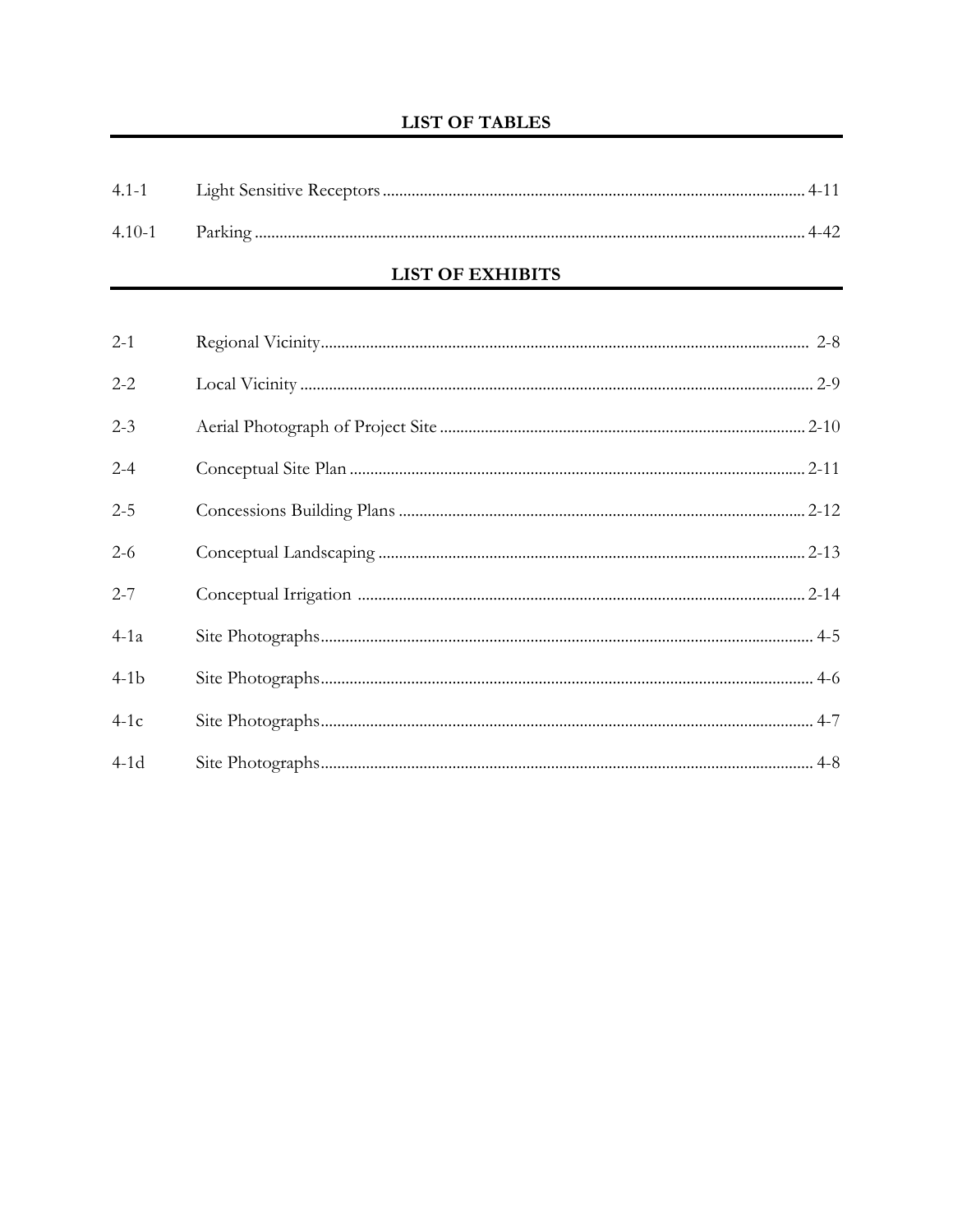

# **1.0 INTRODUCTION**

This Initial Study has been prepared by the Town of Mammoth Lakes to assess the potential environmental impacts of developing the Whitmore Park Track and Sports Field Project ("Project").

The Project includes the construction and operation of a high-performance, all-weather track and field facility, sports field, and associated amenities, including a concessions building, terraced seating, a covered open-air pavilion, walkways and plaza, fitness trails, workout stations, and landscaping. The Project would be located within the existing Whitmore Regional Park, which is situated southeast of the Mammoth-Yosemite Airport. Access to the Project site would occur along a looped driveway with parking areas off Benton Crossing Road. Following preliminary review of the proposed Project, the Town of Mammoth Lakes determined that it is subject to the guidelines and regulations of the California Environmental Quality Act (CEQA). This Initial Study/Mitigated Negative Declaration addresses the direct, indirect, and cumulative environmental effects associated with the Project, as proposed, and includes a project description, environmental checklist, and discussion focused on issues identified in the checklist.

## **1.1 STATUTORY AUTHORITY AND REQUIREMENTS**

The proposed Project site is located in the Whitmore Regional Park, which is located within unincorporated Mono County but is operated by the Town of Mammoth Lakes. Mono County and the Town of Mammoth Lakes determined that the Town of Mammoth Lakes will act as the Lead Agency for this Initial Study/Mitigated Negative Declaration. In accordance with the *California Environmental Quality Act (CEQA)* (Public Resources Code Sections 21000-21177) and pursuant to Section 15063 of Title 14 of the California Code of Regulations (CCR), the Town of Mammoth Lakes, acting in the capacity of Lead Agency, is required to undertake the preparation of an Initial Study to determine whether the proposed project would have a significant environmental impact. If the Lead Agency finds that there is no evidence that the project, either as proposed or as modified to include the mitigation measures identified in the Initial Study, may cause a significant effect on the environment, the Lead Agency shall find that the proposed project would not have a significant effect on the environment and shall prepare a Negative Declaration (or Mitigated Negative Declaration) for that project. Such determination can be made only if "there is no substantial evidence in light of the whole record before the Lead Agency" that such impacts may occur (Section 21080(c), Public Resources Code).

The environmental documentation, which would ultimately be approved and/or certified by the Town of Mammoth Lakes and then considered by Mono County during use permit approval in accordance with *CEQA*, is intended as an informational document undertaken to provide an environmental basis for subsequent discretionary actions upon the project. The resulting documentation is not, however, a policy document, and its approval and/or certification neither presupposes nor mandates any actions on the part of those agencies from whom permits and other discretionary approvals would be required.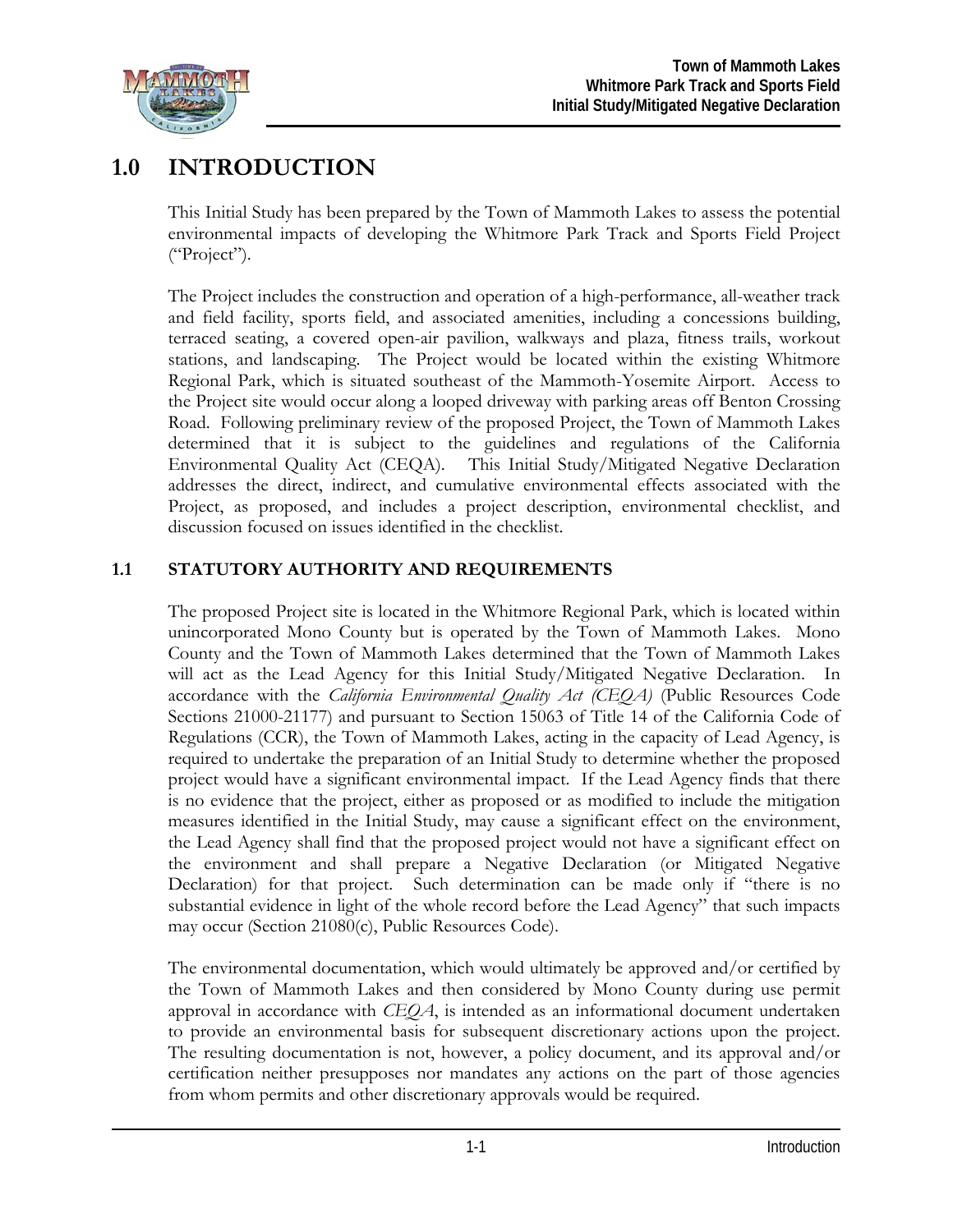

## **1.2 PURPOSE**

Section 15063 of the *CEQA Guidelines* identifies specific disclosure requirements for inclusion in an Initial Study. Pursuant to those requirements, an Initial Study shall include:

- A description of the project, including the location of the project;
- Identification of the environmental setting;
- Identification of environmental effects by use of a checklist, matrix, or other method, provided that entries on a checklist or other form are briefly explained to indicate that there is some evidence to support the entries;
- Discussion of ways to mitigate significant effects identified, if any;
- Examination of whether the project would be consistent with existing zoning, plans, and other applicable land use controls; and
- The name(s) of the person(s) who prepared or participated in the preparation of the Initial Study.

## **1.3 INCORPORATION BY REFERENCE**

The references outlined below were utilized during preparation of this Initial Study/Mitigated Negative Declaration. The documents are available for review at the Town of Mammoth Lakes Community Development Department and Mono County Community Development Department, located at 437 Old Mammoth Road, Mammoth Lakes, California 93546. Chapter 5.0, References, contains a detailed list of all reference materials used in the preparation of this Initial Study/Mitigated Negative Declaration.

- *Mono County General Plan*. The Mono County General Plan establishes standards, guidelines, and priorities for Mono County now and for the future. The General Plan is organized by elements. Each element in the *Mono County General Plan* is introduced with the goal identification and a description of issues, opportunities, and constraints. Goals, objectives, policies and actions are included in each element:
	- Land Use (2009);
	- Regional Transportation Plan (RTP)/Circulation (2009);
	- Housing (2009);
	- Conservation/Open Space (1993);
	- Safety (1993);
	- Noise (1993);
	- Hazardous Waste Management (1993); and
	- Economic Development (2002).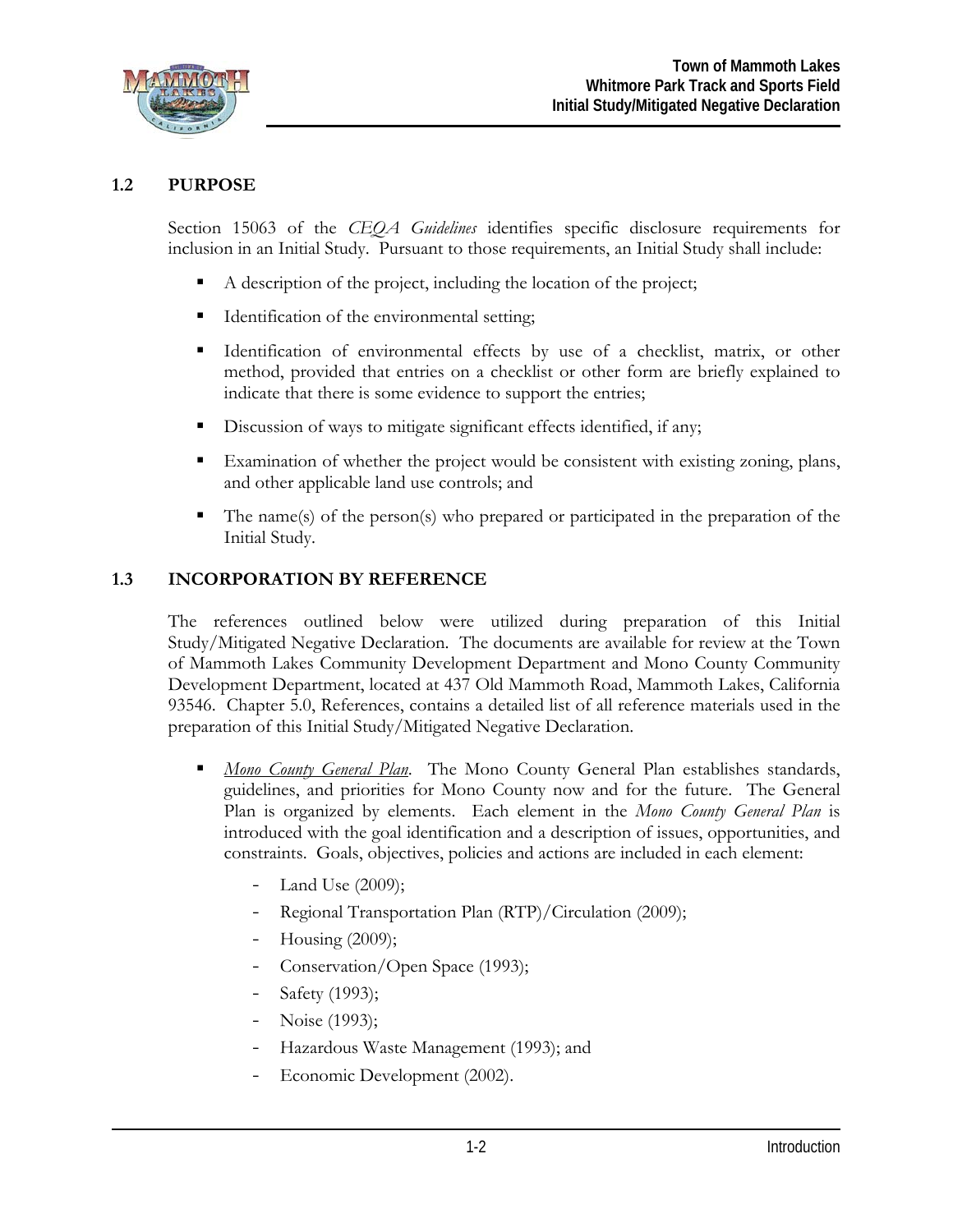

- *Mono County Master Environmental Assessment (MEA) (2001). The MEA contains all of* the background information for the *Mono County General Plan* and serves as a database for the development of General Plan policies. The MEA also fulfills the CEQA requirements for environmental setting information contained in an environmental impact report.
- *Mono County Parks Development Plan* (1984). The *Mono County Parks Development Plan*  contains information regarding existing parks facilities and suggests guidelines for orderly development of Mono County recreational facilities to meet the near and long term needs of Mono County, including residents and visitors.
- *Mono County Municipal Code.* The Mono County Municipal Code lists the laws of Mono County, which include requirements for public health and welfare, noise, airports, and others.
- *Mammoth/June Lake Airport Land Use Plan (ALUP)* (October 1986). The *ALUP* is a comprehensive land use plan which defines the type and pattern of future development at the Mammoth Yosemite Airport and in the surrounding areas. It includes specific policies and guidelines intended to protect the safety and general welfare of people in the vicinity of the airport and to ensure the safety of air navigation.
- *Mammoth/June Lake Airport Land Use Plan Draft Environmental Impact Report and Environmental Assessment (DEIR/EA)* (July 1986). The *DEIR/EA* analyzed the potential environmental impacts associated with the *ALUP*. This incorporated mitigation measures to lessen potential environmental impacts.
- *Final Environmental Assessment for Proposed Operations Specifications Amendment Approval Related to the Scheduled Commercial Air Service into Mammoth Yosemite Airport by United Airlines (FEA)* (June 2010). The *FEA* was prepared by the Town of Mammoth Lakes and United Airlines for the Federal Aviation Administration to analyze environmental impacts of daily flights from San Francisco International Airport to Mammoth Yosemite Airport using CRJ700 aircraft.
- *U.S. Department of Transportation Federal Aviation Administration Final Environmental Impact Statement (FEIS)* (March 2008). The *FEIS* was prepared to disclose the potential environmental impacts of the Federal Aviation Administration approval of Horizon Air's request for amendment of their Operations Specifications to accommodate proposed scheduled commercial air service into Mammoth Yosemite Airport.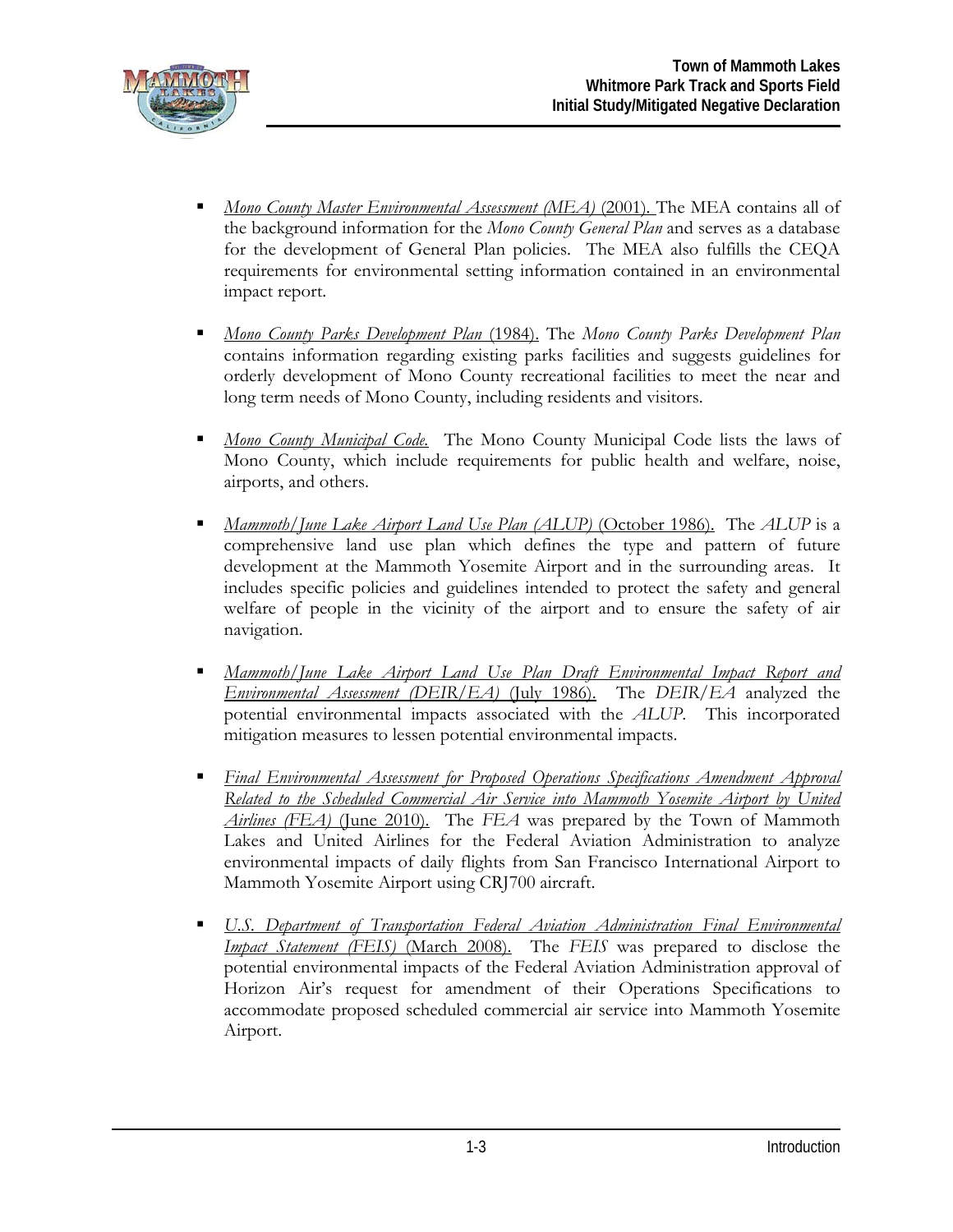

 *Mammoth Lakes Airport Expansion, Subsequent Environmental Impact Report and Updated Environmental Assessment, State Clearinghouse No. SCH 96112089 (C1-23) (SEIR/EA)* (1997). The Town of Mammoth Lakes purchased the Mammoth Yosemite Airport ("Airport") from Mono County in September 1992. A 1997 Airport expansion program was environmentally reviewed in a 1997 EIR. The *SEIR/EA* evaluated environmental issues relative to changes in the project proposal, and substantial new information or changes in conditions since 1986. The Town of Mammoth Lakes certified the *SEIR/EA* as adequate. There was no FAA action taken at that time.

The Airport development reviewed in the *SEIR/EA* included both airside and landside developments by a private developer, and included evaluation of the right to construct an access road from Benton Crossing Road to the Airport and signage on Town property along Highway 395.

- *Final Supplement to the Subsequent Environmental Impact Report for the Mammoth Yosemite Airport Expansion Project State Clearinghouse No. SCH 2000034005 (SSEIR) (2002).* The Town of Mammoth Lakes prepared a Supplement to the 1997 Subsequent EIR in 2002. The *SSEIR* evaluated 333,000 annual enplanements and 23,650 annual aircraft operations. The primary proposed changes to the Airport under consideration included: extending the runway by 1,200 feet, widening the runway by 50 feet, replacing barbed wire fencing with chain link, construction of a new wastewater treatment plant, and replacement or relocation of the Green Church.
- *Mammoth Yosemite Airport Expansion Project Final Environmental Assessment (EA)* (2000). In addition to the certified environmental documents summarized above, the FAA prepared the *EA* to evaluate a proposed runway expansion under NEPA guidelines. The *EA* was prepared to provide the community full disclosure of the proposed improvements and potential environmental impacts of development alternatives for the airport. This development differed from past development plans principally because it involved less land disturbance. As permitted under State CEQA Guidelines § 15150, relevant data from the *EA* was incorporated by reference into the *SSEIR*.
- **Town of Mammoth Lakes General Plan 2007 (August 2007). The Town of Mammoth** Lakes Council adopted the *2007 General Plan* on August 15, 2007. Each element in the *2007 General Plan* is introduced with an explanation of the intent of the goals, policies, and actions within that element. The *2007 General Plan* contains the following elements:
	- Economy;
	- Arts, Culture, Heritage and Natural History;
	- Community Design;
	- Neighborhood and District Character;